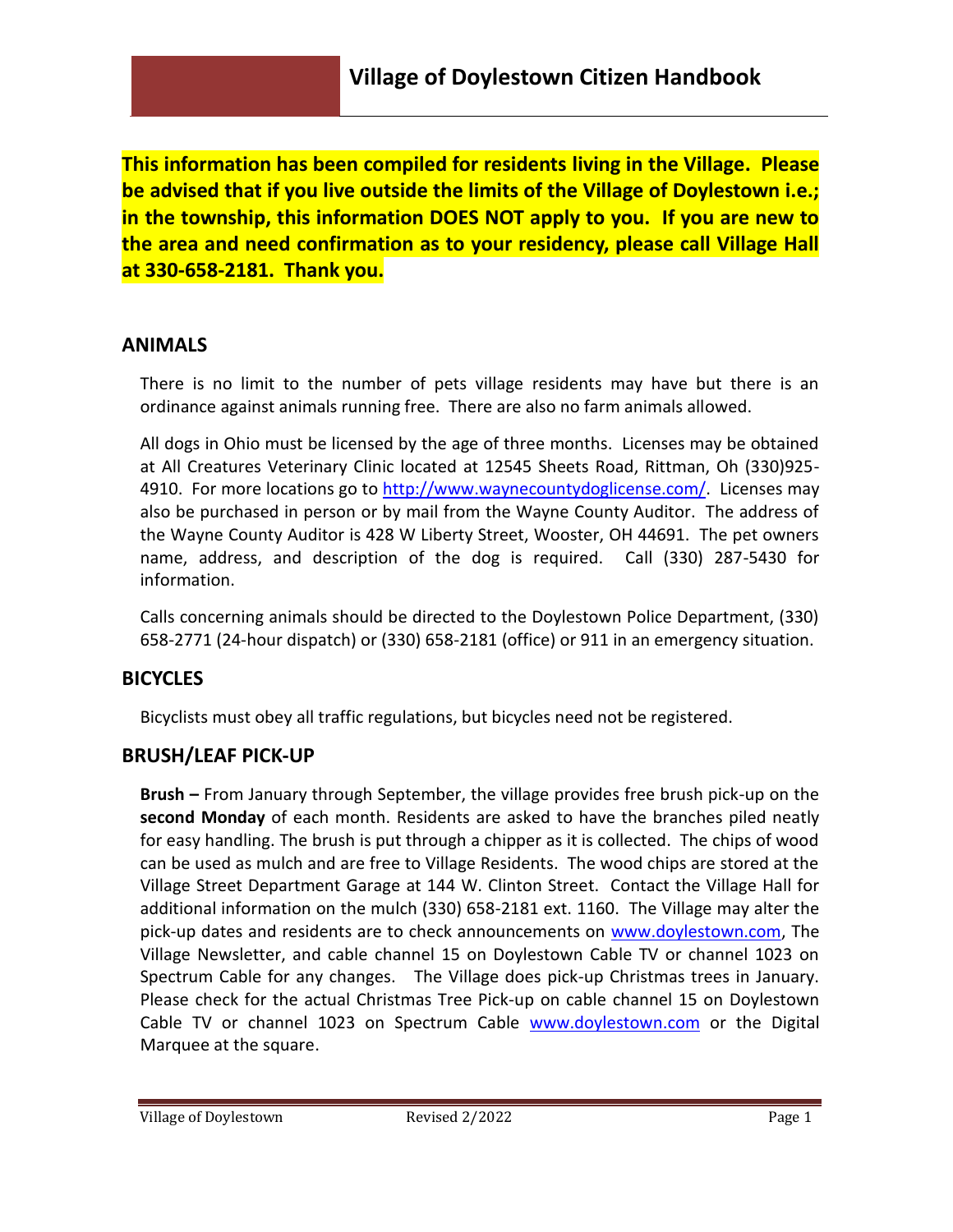**Leaf –** The Village provides leaf pick-up during the months of October through December. Actual start and stop dates will be announced at [www.doylestown.com,](http://www.doylestown.com/) the Village Newsletter, channel 15 on Doylestown Cable TV or channel 1023 on Spectrum Cable, and/or the Digital Marquee at the square. The leaf pick-up schedule is as follows: Mondays, Tuesdays and Wednesdays on the east side of Portage Street and Thursdays and Fridays on the west side of Portage. No brush or twigs may be mixed in. **Please keep leaf piles off the street where they may be swept into the storm sewer catch basins and cause flooding during rainstorms.**

#### **BUILDING PERMITS**

Building permits may be obtained from the Wayne County Building Department. Prior to receiving any permit from the County on the Village's behalf, *you must first obtain a Zoning Permit, by contacting our Zoning Official (330) 658-2181 ext.1111*. Fees and requirements are posted on the Village web-site [www.doylestown.com,](http://www.doylestown.com/) under the Government tab followed Departments and Planning & Zoning.

## **CEMETERIES**

The Village maintains Chestnut Hill Cemetery, located at Dogwood Trail and Elmwood Drive. For information call Dan Marshall, Cemetery Superintendent at (330) 658-3719.

Sts. Peter and Paul Church, 161 W. Clinton Street, has a cemetery. For information call the rectory at (330) 658-2145.

## **COMMUNICATIONS**

**The Mayor and the Village Council use various forms of communication to keep residents informed of meeting dates and times, community services, financial information, meeting minutes, and upcoming community events. Any civic organization can use the communication methods below to promote an activity.** 

**Village Marquee –** The Village provides free announcement services to organizations wishing to place a notice on the marquee at the Village Square. *Business advertising is not allowed.* Contact 330-658-2181 ext.1103 OR email to [communitychannel@doylestown.com](mailto:communitychannel@doylestown.com) to post a message.

**Information Channels –** Doylestown residents may get information on local events, activities and services by watching channel 15 on Doylestown Cable TV or channel 1023 on Spectrum Cable. Both channels are controlled from the office of the Mayor. Business advertising is not allowed. Please email [communitychannel@doylestown.com](mailto:communitychannel@doylestown.com) if you wish to have an announcement on both channels at (330) 658-2181 ext. 1103.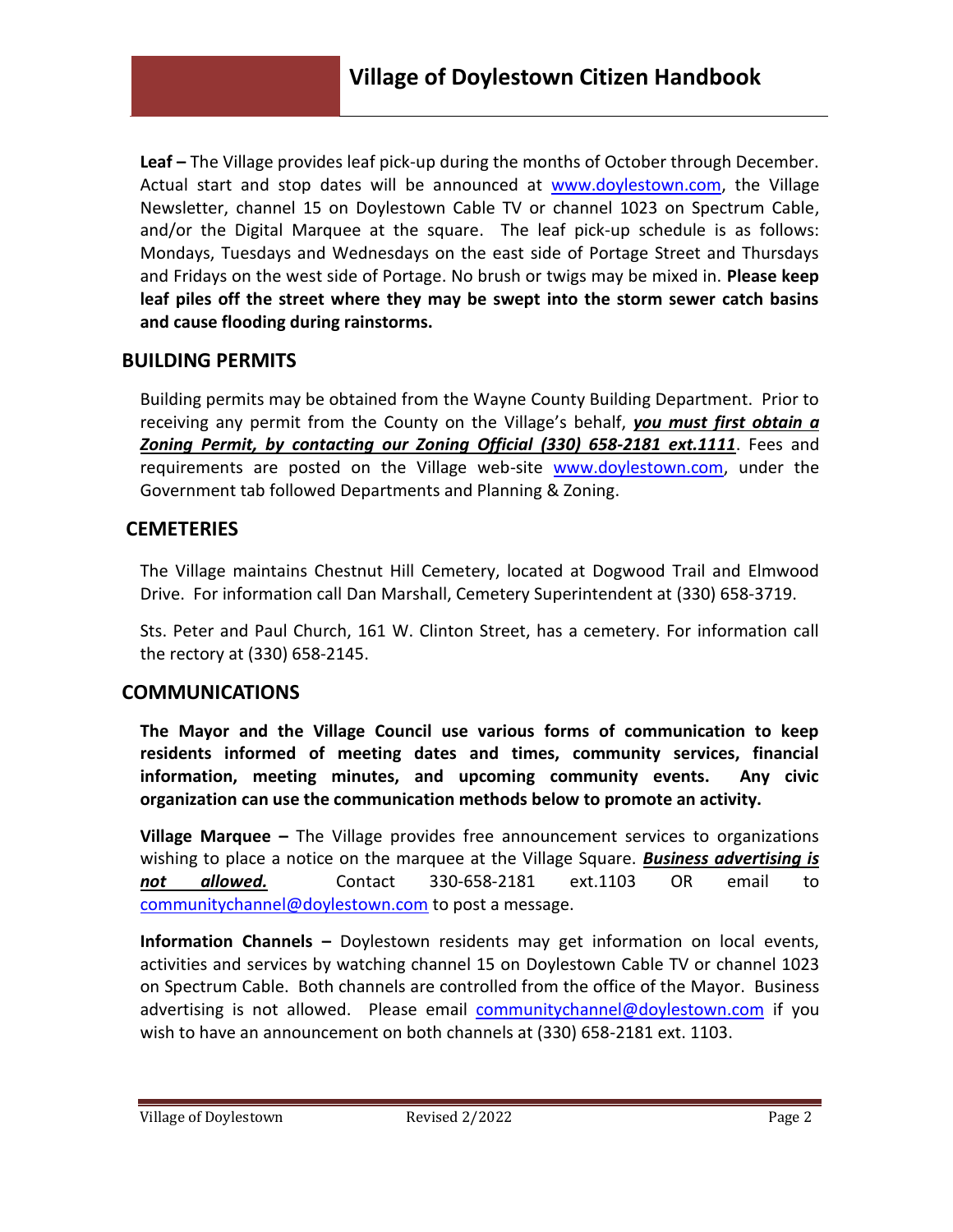**Village Newsletter–** *The Doylestown Community Newsletter* is published three times per year and mailed to all village residents. The newsletter is funded by the Village Council and is a vital tool to ensure that citizens are aware of government actions. The Mayor is in charge of the publication and any matters related to the newsletter may be directed to the Mayor at (330) 658-2181 ext. 1101. The newsletter is also posted on the Village of Doylestown website [www.doylestown.com.](http://www.doylestown.com/) After entering the village web-site, please go to the bottom of the page under "Helpful Links".

**Village Website –** The Village web-site, [www.doylestown.com,](http://www.doylestown.com/) is being updated regularly. The web-site provides important information about the village. If you would like to post an event on the Community Calendar, go to the website, click on the Calendar-View All on the Home page. Once you get to the calendar, there is an icon to the right of the Month tab called "Submit an Event". Click on this and fill your information out. After it is approved for content, it will be posted on the calendar.

#### **EMERGENCIES**

In the event of a disaster, radio stations in Akron and Wooster will make announcements. Police cars equipped with public-address systems will be driven through the village. Chippewa High School is a disaster shelter.

Chippewa Township also has a siren warning system that will sound during a tornado warning or other emergency situation. Village residents should seek shelter upon hearing the warning system. The warning system is tested on the first Saturday of the month at noon.

#### **ALL RESIDENTS DIAL 911 IF YOU OBSERVE AN EMERGENCY SITUATION**

**Fire Department–** An all-volunteer Chippewa Township crew handles fire and medical emergencies. Chippewa Township Fire Fighters conduct in-school, fire prevention programs each fall and assist with Safety Village.

Chippewa Fire Station Number One is located at 464 Gates Street and Station Number Two is at 14312 Hatfield Road. The station telephone number is (330) 658-2300. Chief Joyce Forrer is available from 7 a.m.-7 p.m. to respond to concerns and inquiries.

#### **FOR ALL EMERGENCIES CALL 911**.

**Police Department–** The Doylestown Police Department under the direction of Police Chief Casey Tester maintains 24-hour-a-day, 7 days a week protection for Village residents. The department is located adjacent to 24 S. Portage St., the Village Hall. The police department offers many services (see the village web-site [www.doylestown.com\)](http://www.doylestown.com/) such as vacation/away from home watch, CPR/First Aid classes, and Project S.O.S (Serving our Seniors) to name a few. The Police Department office hours are from 8:00 AM to 4:30 PM on Monday through Friday. Non-emergency calls may be directed to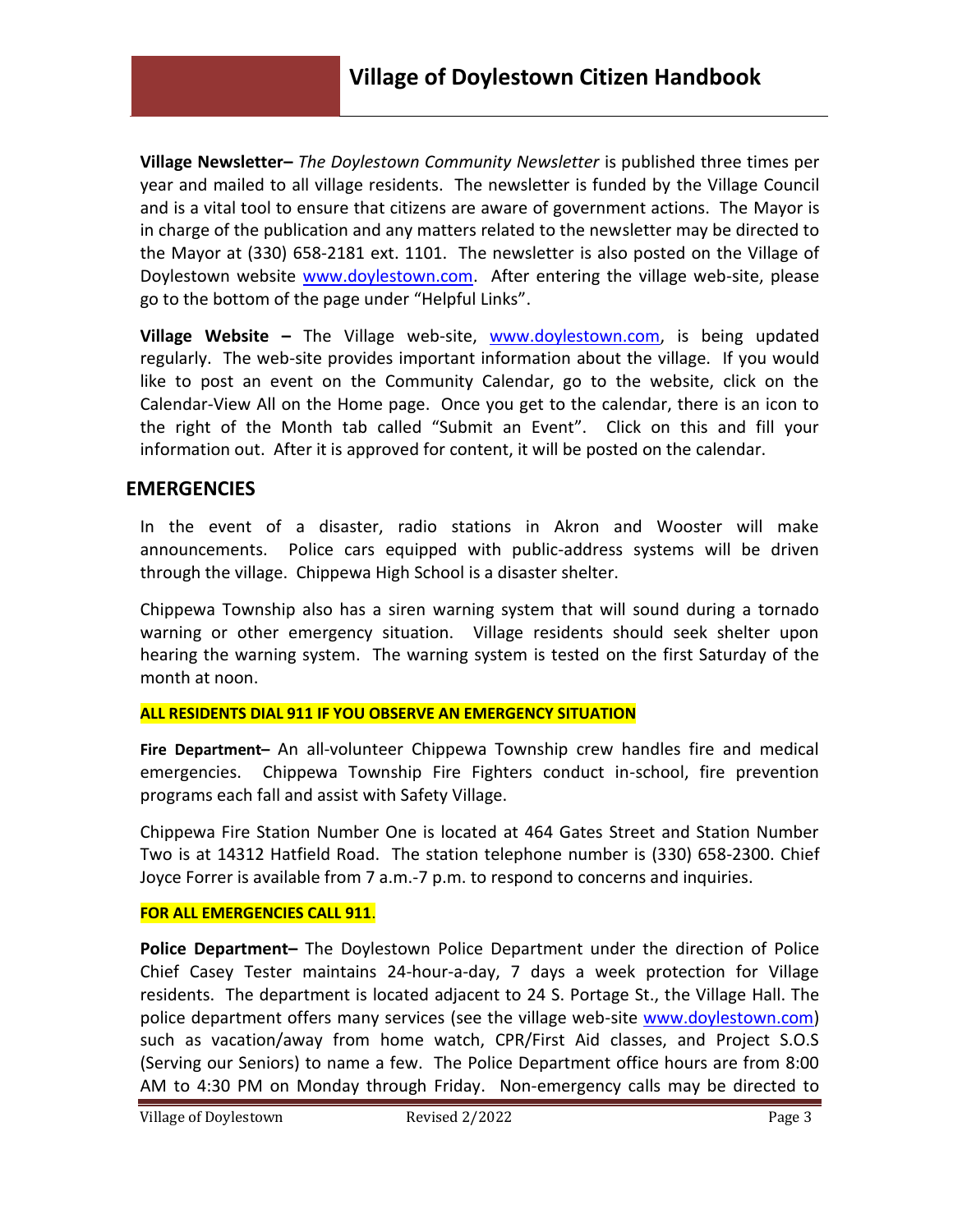(330) 658-2181 ext. 1120 during business hours or to (330) 658-2771 which is the village dispatch outside of business hours.

**FOR ALL EMERGENCIES CALL 911**.

## **FOOD CUPBOARD**

The community food cupboard is a service to provide emergency groceries and produce to all Village of Doylestown and Chippewa Township residents. Distribution is on the  $4<sup>th</sup>$ Saturday of each month between the hours of 8:30 and 11:30am, except November and December which is on the  $3<sup>rd</sup>$  Saturday. The service is supported by the local churches and is housed at 153 Church St. Please call 330-658-7744 for information.

## **GARAGE SALES**

No permits are required to hold a garage or yard sale. However, residents are asked not to hold such sales more than three times a year, or to operate them continuously. Residents also are advised not to attach signs advertising sales to trees or telephone poles, and to remove signs promptly after their sales are over. Signs are not permitted on public property.

Once per year the residents in the village have decided to have a village wide yard sale. Every resident may participate in this non-sponsored event and is held on the  $3<sup>rd</sup>$ Saturday of September every year, rain or shine.

## **LIBRARY**

The Doylestown branch of the Wayne County Public Library is located at 169 N. Portage Street. Their telephone number is 330-804-4689.

Materials include books, video, audio tapes and network computers. Hours are listed on our website under the [Community Area Tab.](http://www.doylestown.com/874/Community-Area)

## **MARRIAGES**

The Mayor performs civil services at no charge to Doylestown residents only. Call (330) 658-2181 ext. 1101 for information.

#### **MAYOR'S COURT**

Mayor's Court is conducted by a state certified lawyer-magistrate and is held the first and the third Wednesday of each month at 5:00 p.m. The magistrate handles misdemeanor offenses such as speeding, trash dumping, zoning violations and first-time DUI offenders. For information, call (330) 658-2181 ext. 1120.

Village of Doylestown **Revised 2/2022** Page 4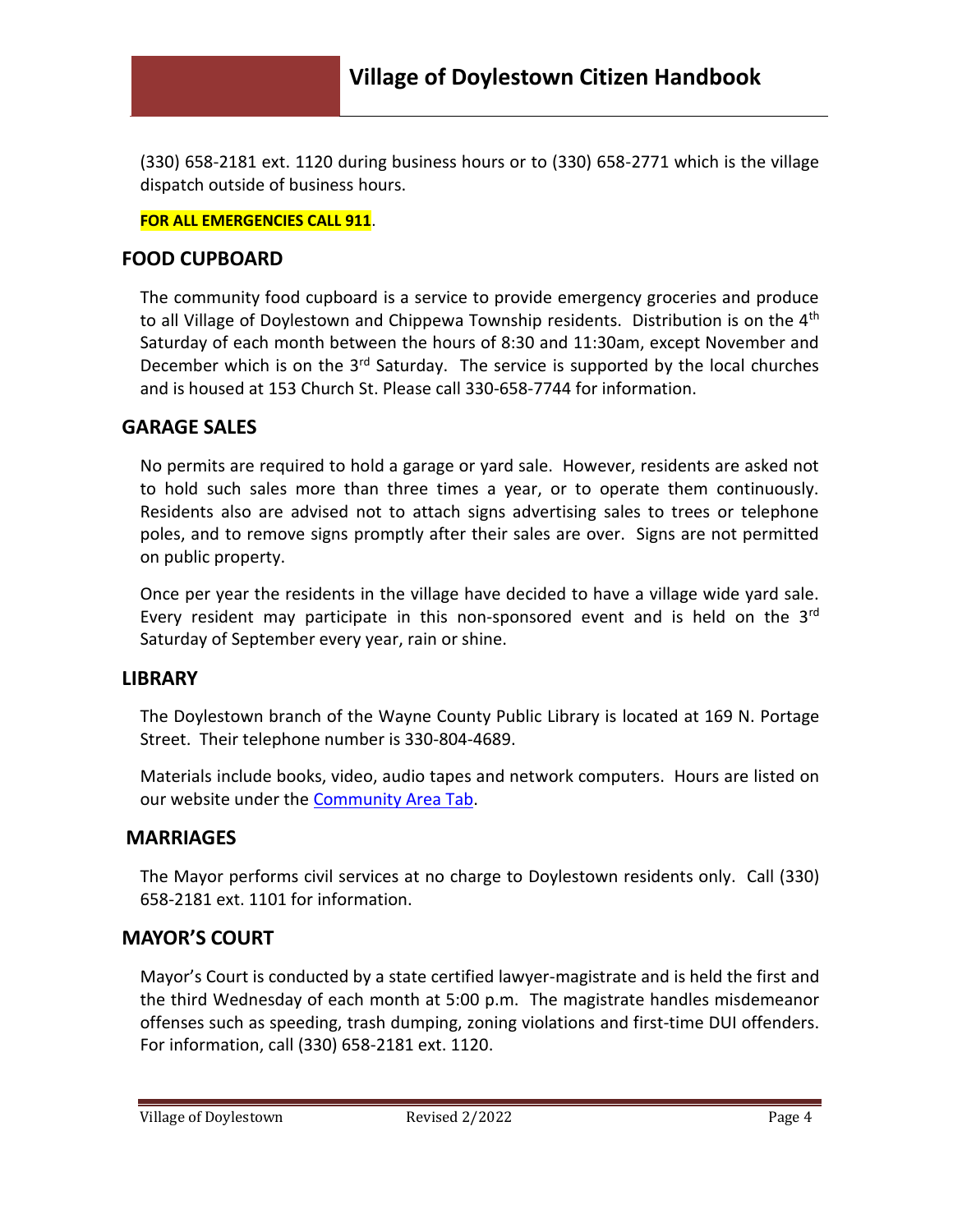#### **MEETING FACILITIES**

The Village currently offers the Gene Daniel Community Center for gatherings and meetings. The Gene Daniel Community Center was constructed in 1999 and dedicated in honor of twenty-year Mayor, Gene Daniel. The log structure is located at 470 Park Drive in Memorial Park. Phone Joyce Shaw at 330-658-2181 ext. 1120.

#### **THE GDCC IS AVAILABLE FOR RENT AT THE FOLLOWING RATES**:

#### **DOYLESTOWN RESIDENT FEES:**

Monday through Sunday: \$150 per day non-alcohol rental, plus a \$150 refundable security deposit.

Weddings, wedding receptions and/or any rental with provisions for alcohol will be \$250 per day, plus a \$250 security deposit.

#### **NON-RESIDENT FEES:**

Monday through Sunday: \$200 per day non-alcohol rental, plus a \$200 refundable security deposit.

Weddings, wedding receptions and/or any rental with provisions for alcohol will be \$300 per day, plus a \$300 security deposit.

#### **OTHER:**

Monday through Thursday \$50 per day and no deposit for Chippewa Township non-profit organizations only.

\*Any event with alcohol requires a Doylestown police officer to be on duty.

#### **MOPEDS**

Motorized bikes, or mopeds, must have a license plate. All moped operators must be licensed and follow state safety regulations

#### **NOTARY PUBLIC SERVICE**

All clerks at Village Hall are certified Notary Publics and are available to notarize documents free of charge during business hours.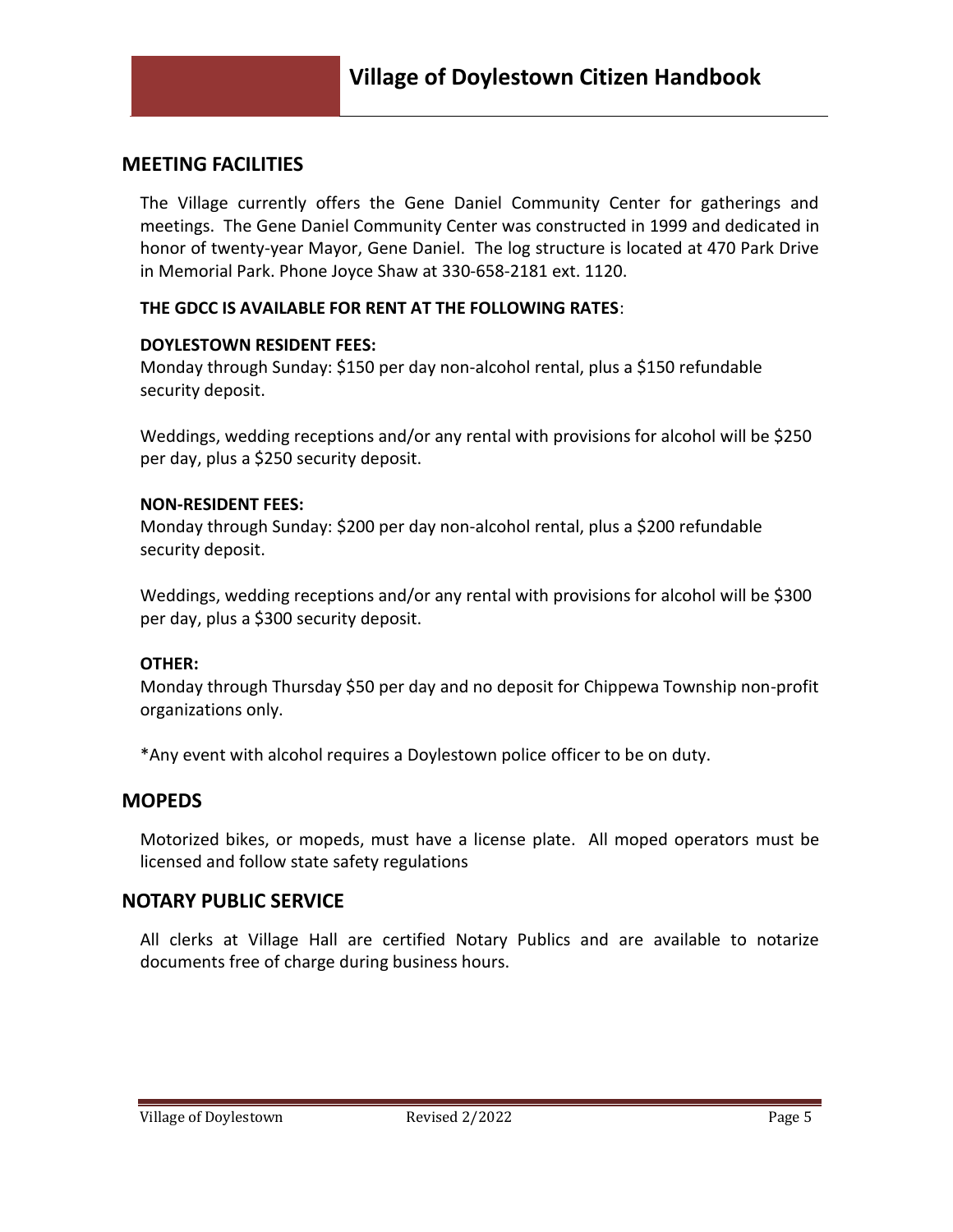## **OPEN BURNING**

The village has adopted the Ohio EPA rules for open burning which prohibit all trash burning, but allows ceremonial bonfires and fires for outdoor cooking. For more detailed information, call the Chippewa Township Fire Department at (330) 658-2300. For a copy of the Ohio EPA regulations on burning, call (330) 425-9171. Additional information may be found at<http://oh-doylestown.civicplus.com/DocumentCenter/View/375> .

## **PARKS/RECREATION**

The Village of Doylestown has three parks within the Village limits. The Gilcrest Park located in the Woodlawn development, Paridon Park located below the water tower in downtown Doylestown, and Memorial Park, whose main entrance is on Gates Street. All parks are open during daylight hours or as legally posted.

No pets (except for guide dogs), nor any alcoholic beverages are permitted on the park grounds.

The Village of Doylestown maintains the park grounds. Chippewa Local School District maintains the track, football field, stadium and locker rooms. The Doylestown Baseball Association provides financial support for the upkeep of the baseball fields, bleachers, and refreshment stand.

There are two pavilions available for gatherings for a nominal fee. Pavilion 1 is located near the Gates Street entrance and Pavilion 2 is located at the eastern end of the park, with the entrance off Koehler Avenue. Water, electricity, charcoal grills, restrooms, trash containers, and play areas are provided. Rental fees are used for the upkeep of the park. Pavilion reservations may be made up to one year in advance by calling **Judy Lindeman at (330) 658-6767.** All local non-profit organizations may use the pavilions at no charge, but reservations are required.

During the summer, the Village of Doylestown offers a well-rounded recreation program. The program allows children to enjoy crafts and fun activities with friends during the summer school break. Information can be found on our website News & Events Tab, then Summer Recreation.

## **POST OFFICE**

The U.S. Post Office is located at 85 Gates Street and serves all of Chippewa Township, which includes the Village of Doylestown. **The telephone number is (330) 658-1105.**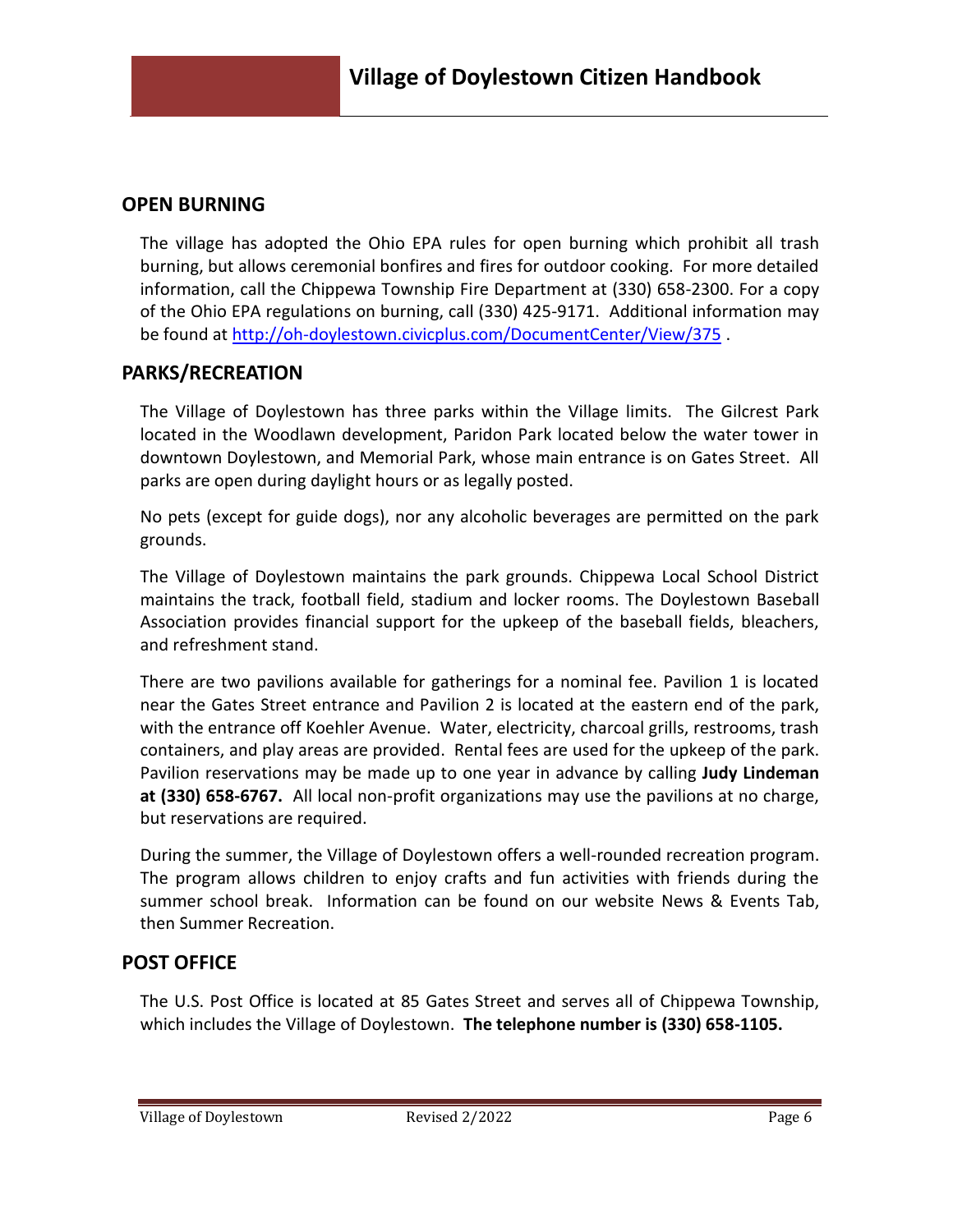# **ROGUES' HOLLOW FESTIVAL**

The community celebrates during the first full weekend of August its rich settlement history and especially commemorates the coal-mining district known as Rogues' Hollow. Information on the festival is available from the town hall at (330) 658-2181 or by visiting the Village of Doylestown Website [www.doylestown.com](http://www.doylestown.com/) under the Residents tab, then under News & Events.

#### **SAFETY VILLAGE**

Each summer, the Doylestown Lions Club Sponsors Safety Village, which is a weeklong exercise in educating pre-kindergarten children on safety. Dates and details may be obtained on channel 15 on Doylestown Cable TV or channel 1023 on Spectrum Cable or by calling Nancy Brown at (330) 658-6561.

**SCHOOLS –** visit [www.doylestown.com](http://www.doylestown.com/) under Community Area tab for more information on schools

**Chippewa Local Schools** – web page **[www.chippewa.k12.oh.us](http://www.chippewa.k12.oh.us/)**

Administrative Offices**,** 56 North Portage Street Doylestown, OH 44230 Phone (330) 658- 6368

Chippewa Junior/Senior High School, 466 S. Portage Street Road, Doylestown, OH 44230 Phone (330) 658-2011

Chippewa Intermediate School, 100 Valley View Road, Doylestown, OH 44230 Phone (330) 658-2214

Hazel Harvey Elementary, 165 Brooklyn Ave, Doylestown, OH 44230, Phone (330) 658- 2522

**Saints Peter and Paul Catholic School,** 169 W. Clinton Street, Doylestown, OH 44230, Phone (330) 658-2804 web page: <http://www.stspps.com/>

#### **SHADE TREE**

The Doylestown Shade Tree Commission is responsible for all the publicly owned trees throughout the village. The Shade Tree Commission is responsible for maintenance, care and planting of trees in the tree lawn or devil strip along village streets. Doylestown has been recognized as a "Tree City USA" every year since 1984.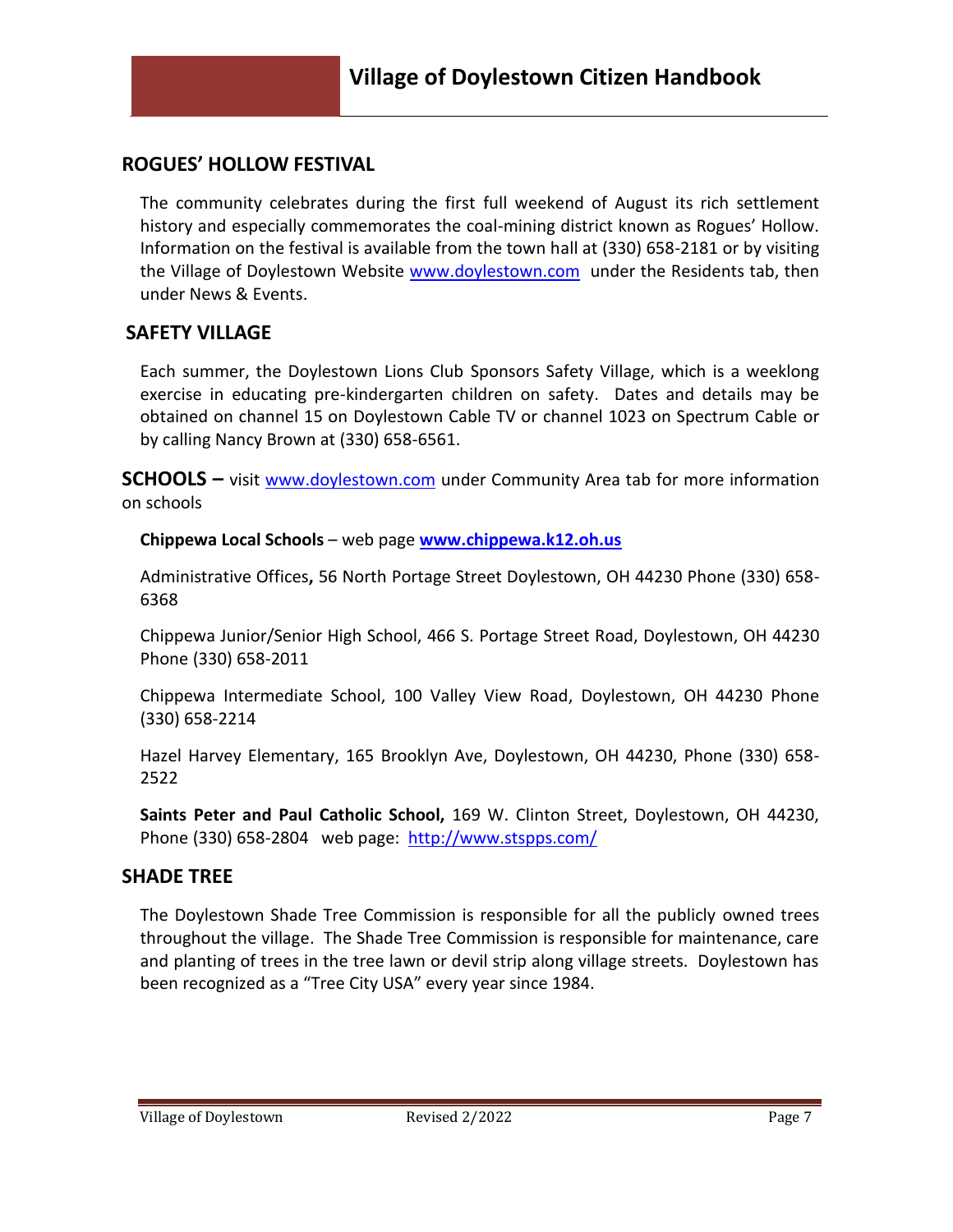#### **SHARE-A-CHRISTMAS**

The Doylestown Community Club sponsors the annual event to purchase gifts for children of families in need. Contact: Karen Garrard, \*330-658-9101 for details. *\*This number is only connected between October 1st and December 20th*

#### **SIDEWALK IMPROVEMENTS**

Homeowners with damaged sidewalks along the street in front of their house may participate in a village improvement program that shares the cost of sidewalk reconstruction 50/50. For information on this program call (330) 658-2181 ext. 1101.

#### **SOCIAL SERVICES/ AID**

The Salvation Army no longer has a representative in Doylestown for emergency assistance; however, you can contact the Rittman office at 330-925-2300.

The Doylestown Lions Club sponsors assistance for those who need eyeglasses and can't afford them. Contact Don Cunningham at (440) 829-9732 or David Watkins (330) 329- 3548 for more information. A drop box is located at Village Hall, PNC Bank and the Doylestown United Methodist Church.

People to People Ministries of Wooster can be reached at (330) 262-1662 for assistance InfoLink provides referrals to all social service agencies in Wayne County at (800) 247- 9473

## **SNOW REMOVAL/PARKING BAN**

In the event of snowfall of two or more inches, a parking ban on certain village streets will go into effect so crews may easily plow and salt the streets. Vehicles not moved during the parking ban will be towed at the owner's expense.

There is a permanent ban on street parking on all village streets from 3:00 a.m. to 5:00 a.m. every day.

## **TRASH REMOVAL**

The Village of Doylestown has contracted trash removal service for all village residents with Kimble Trash & Recycling Services effective 4/1/2022. The scheduled pick-up day for trash and recycling begins after 8 a.m. on Friday mornings. Saturday will substitute for pickup during a holiday week.

To begin trash removal services please contact: **Kimble Trash & Recycling Services at: 1-800-201-0005.**

Village of Doylestown **Revised 2/2022** Page 8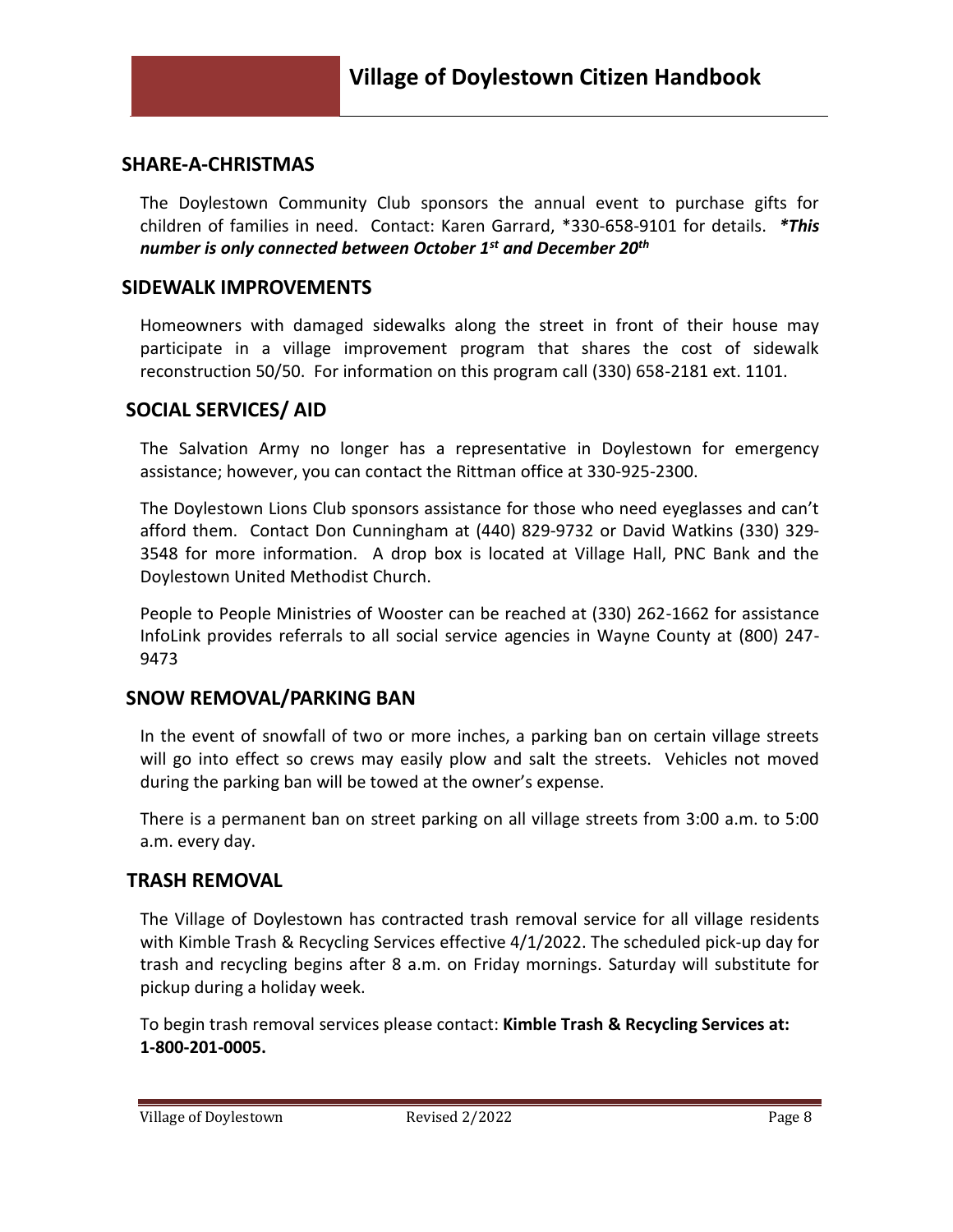All village residents are encouraged to participate in the curbside recycling program on pick up days. Recycling days are every Friday of each month. Kimble's monthly costs include trash and recycling carts. Contact Kimble Trash & Recycling Services for more information.

Kimble Trash & Recycling Services offers a "Low Volume" user program for residents whose weekly trash output is minimal. To participate, call Kimble at 1-800-201-0005 to order bags. This is a great program for low-use residents, allowing them to forego monthly billing.

Kimble Trash & Recycling also provides all Village residents the opportunity to get rid of one large trash item a month. All mattresses and upholstered furniture must be wrapped in plastic or they will not be picked up. Also, there will be two "Village Wide Cleanups" each year, usually in the spring and fall. Check [www.doylestown.com](http://www.doylestown.com/) for large trash pick-up date or call the Village Hall (330) 658-2181 ext. 1102.

Holiday delays will occur *IF* the following holidays fall between Monday and Friday: New Years' Day, Memorial Day, July 4<sup>th</sup>, Labor Day, Thanksgiving and Christmas. On these holidays, trash and recycling will move to Saturday.

# **OTHER RECYCLING OPTIONS**

For recycling needs other than scheduled pick up days by Kimble Waste & Recycling Services, there are also paper recycling bins at local churches. For more information on this go to [www.doylestown.com](http://www.doylestown.com/) and then the Residents tab then to Recycling Opportunities.

## **UTILITIES**

**● Electricity –** Electricity delivery is provided by Ohio Edison. Their phone number is 1-800-633-4766. The village citizens approved and participate in an opt-out aggregation program for electricity generation. *ALL NEW RESIDENTS MUST CALL 1-866-636-3749 TO PARTICIAPTE IN THE AGREEGATION PROGRAM WITH ENERGY HARBOR, LLC (FORMALLY FIRST ENERGY SOLUTIONS).* **Village residents who belong to the aggregation have a fixed rate of 4.97¢ per kw hour for a 48 month term. Residents may also opt in to a 1% off the price to compare program. General Service Commercial Rates are for commercial users who generate 700,000 annually and must also opt-in. This program began in May of 2018 and will end May of 2022.**

**● Natural Gas - Natural Gas supply and transmission is provided by Dominion East Ohio Gas Company.** Dominion East Ohio can be reached at 1-800-362-7557.

**\*The Village was certified in 2005 as a natural gas aggregate community. For information on participating in the aggregation program contact the village at 330-658-**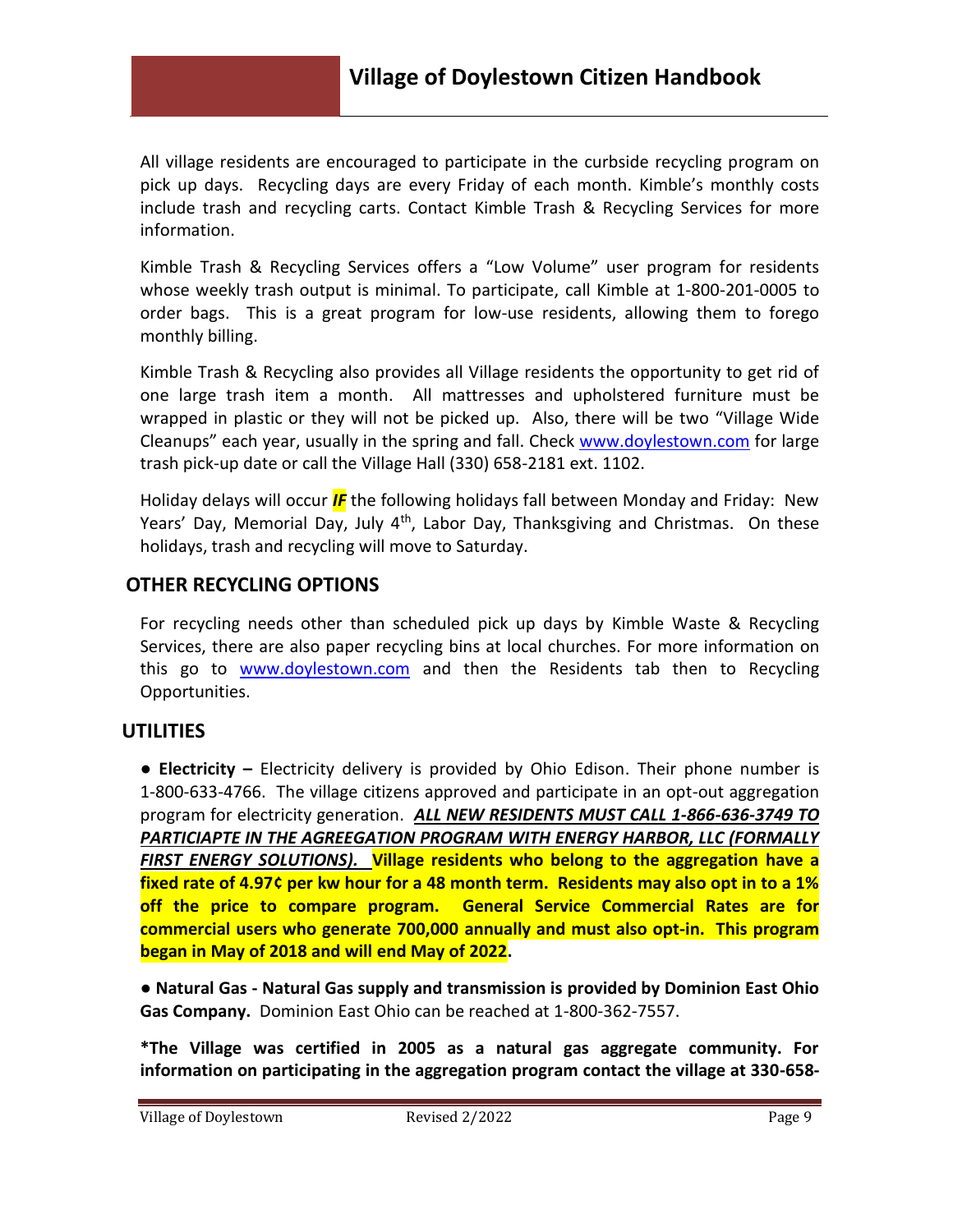**2181 ext. 1102. The current Gas Aggregation provider is Interstate Gas Supply (I.G.S) and they can be contacted at 1-800-280-4474. THE RATE FOR THE PERIOD OF 11/1/20 – 10/31/22 IS \$3.05 PER MCF. This does not include tax and transportation charges. There is no cut off deadline, so you can join at any time within this period.**

**● Telephone/Cable TV/Internet** – Village residents receive quality telephone/cable/internet service provided by Doylestown Telephone Company. Call (330) 658-2121 for service. Another option is Spectrum Charter Communications 1-844- 802-5355.

**● Water and Sewer –** The Village of Doylestown provides water and sewer service. Please call (330) 658-2181 ext. 1140 for information.

## **VILLAGE COUNCIL/BPA/MAYOR CONTACT INFORMATION**

| Mayor      | Terry L. Lindeman | 330-658-2181 ext. 1101 |
|------------|-------------------|------------------------|
| Council    | Mark Hammer       | 330-658-7877           |
|            | Kay Kerr          | 330-658-6342           |
|            | Doug Nestor       | 330-658-2166           |
|            | CJ Gadosik        | 330-416-0713           |
|            | Tim Smith         | 330-690-1060           |
|            | DJ Youngblood     | 330-807-8193           |
| <b>BPA</b> | Mike Agnoni       | 330-329-3886           |
|            | Anthony Lindeman  | 330-658-2130           |
|            | <b>Tim Adams</b>  | 330-715-3936           |
|            |                   |                        |

## **VILLAGE HALL**

Village Hall business hours from 8:30 a.m. to 4:30 p.m. Water Department hours are 9 am – 4:30 pm. We close daily for lunch from 12:00 – 12:30 pm and **we are closed on Saturday**. The phone number at the village hall is (330) 658-2181. Please listen to the prompts to direct your call to the proper person.

## **VILLAGE INCOME TAX**

Doylestown has a village income tax of 2.0%, (.020).

Effective January 1, 2022 RITA – Regional Income Tax Authority will be contracted to process Village income taxes. Taxes can be filed and paid online through their website, which is [https://ritaohio.com/.](https://ritaohio.com/) Taxes will no longer be prepared, filed or paid at Village Hall.

Village of Doylestown **Revised 2/2022** Page 10